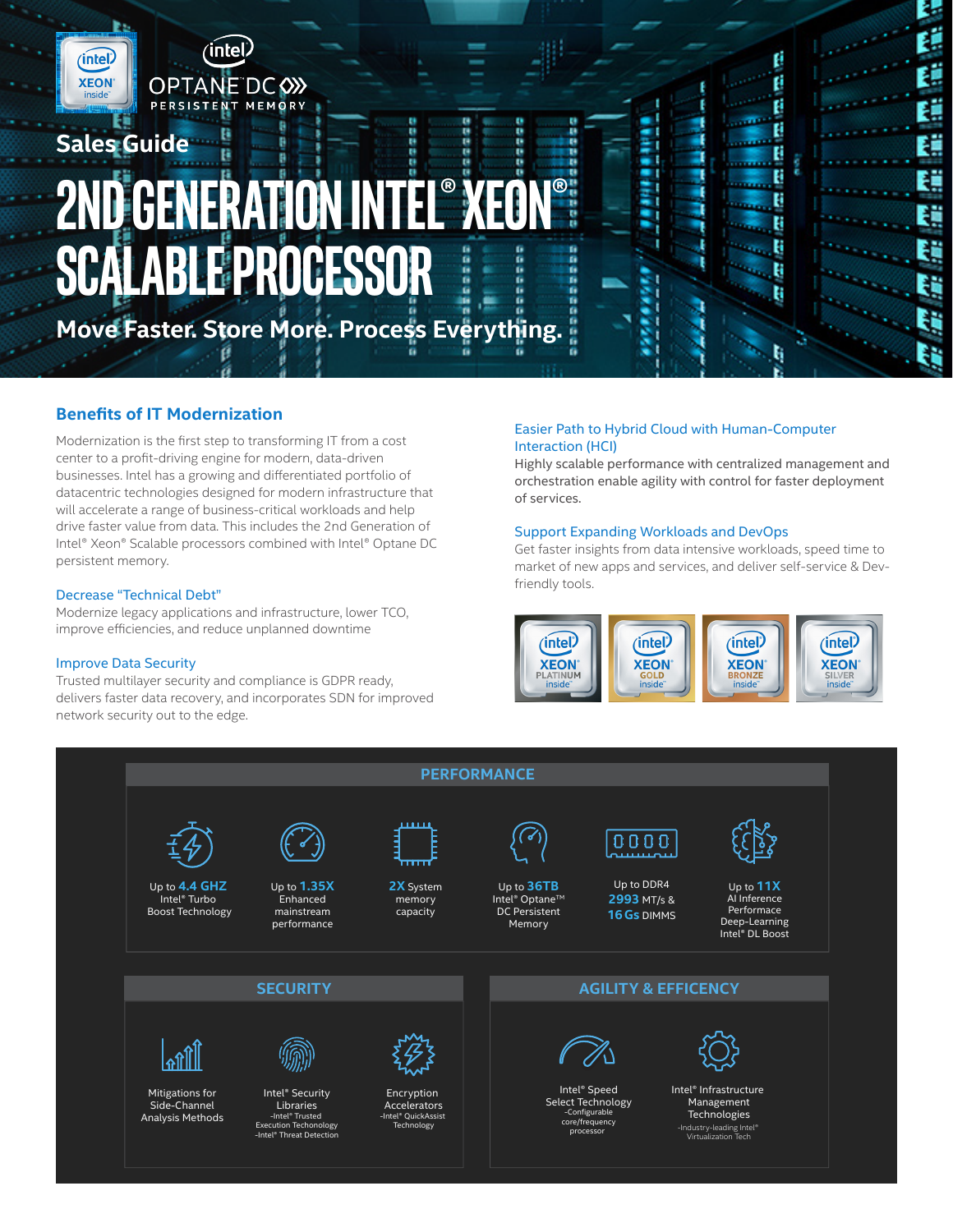# **Key Selling Points**



## Intel® Deep Learning Boost

- A Vector Neural Network Instruction (VNNI) for efficient AI/Deep Learning inference acceleration
- **•** Important for cloud service providers, enterprise, and communications service providers
- **•** Up to 3X Deep Learning throughput vs previous generation of Intel® Xeon® Scalable processors
- **•** Accelerates AI/Deep Learning workloads, including image classification, speech recognition, language translation, and object detection



#### Intel® Optane™ DC Persistent Memory

- **•** Extract more value from larger datasets than previously possible
- **•** Scale delivery of services and support more customers at a compelling TCO
- **•** Drive app innovation and explore new data-intensive use cases



## Intel® Speed Select

- **•** Multiple CPU personalities based on workload/VM Needs
- **•** Improved server utilization in data center through SKU consolidation
- **•** Improved guaranteed per-core performance SLAs

# **Processor Levels and Features**

#### 2nd Generation Intel® Xeon® Scalable Processor



Outdated infrastructures result in a **6X**  slower rate for product innovation and time to market $2$ 



## **Server performance lags**



**Maintence cost climb** 

**148%**

|                           |                                                                                         | <b>Perf Gains</b>                                   | 2933     | <b>VNNI</b> | <b>AEP</b> |
|---------------------------|-----------------------------------------------------------------------------------------|-----------------------------------------------------|----------|-------------|------------|
|                           | Platinum-82xx:<br>Performance leadership and unique features                            | 5%<br>Perf/Core                                     | $\times$ | $\times$    | X          |
| unity                     | Gold-62xx:<br>Performance leadership on demanding workloads                             | 5%<br>22%                                           | $\times$ | $\times$    | X          |
| po<br>$\Omega$<br>$\circ$ | Gold-52xx:<br>Leadership perf and system perf/\$<br>Compelling gen-to gen performance   | Cores<br>35%<br>and<br>$\mathbf \sigma$<br>$\sigma$ |          | X           | X          |
| <b>Biggest</b>            | Silver-42xx:<br>Leadership perf and system perf/\$<br>Compelling gen-to gen performance | erf/Core<br>25%                                     |          | $\times$    | 1 SKU      |
|                           | Bronze-32xx:<br>Attractive Xeon-SP entry price point                                    | Perf/Core<br>10%                                    |          |             |            |

# **Sales Opportunities with Microsoft**

The end of support for SQL Server 2008/R2 and Windows Server 2008/R2 represents a big opportunity for IT modernization. Microsoft estimates over 20 million server instances of Windows Server and SQL Server 2008/R2 globally with an average server age of 7 years in 2017.

Hyperconverged Infrastructure (HCI) solutions are maturing

- HCI units are up 80% YOY (IDC)
- HCI is forecasted to be a \$10.4B market by 2022 (IDC)

GDPR ready solutions

SQL Server\* is the only commercial database with AI built in

Intel® Optane™ DC persistent memory enabled—disruptive technology

Whether taking advantage of Intel® Select Solutions with the latest Windows Server\* or SQL Server\* software, or building custom data center solutions based on the 2nd Gen Intel® Xeon® Scalable processor, Intel and Microsoft\* are optimized to be better together.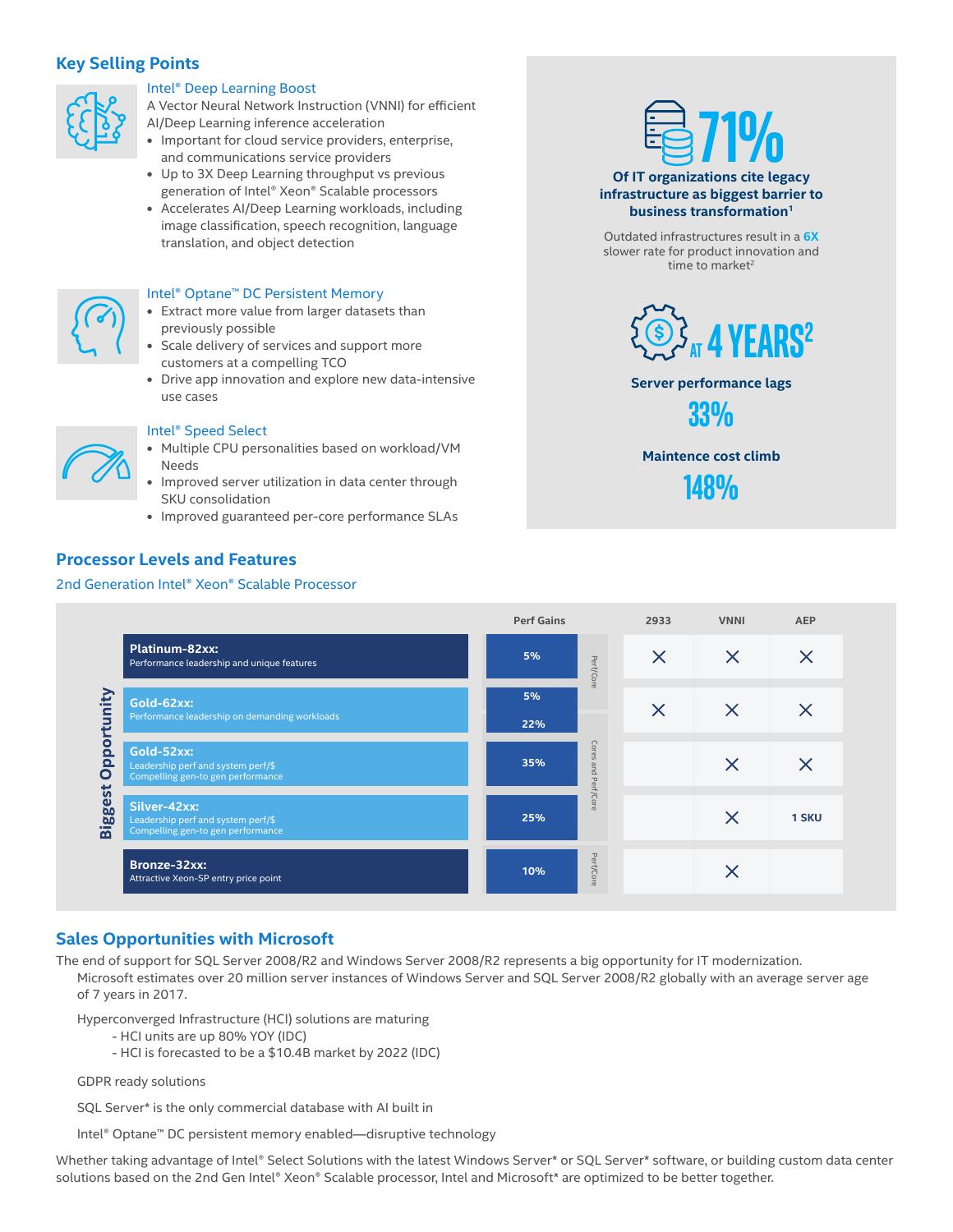# **Qualification Questions**

- **•** Is your IT infrastructure able to deploy new services and scale fast enough?
- **•** Do you have quick access to your data, or are you dealing with many data silos?
- **•** Do you have an IT modernization strategy?
- **•** How do you reduce your maintenance costs and achieve better data TCO?
- **•** Is your IT infrastructure in compliance with current standards and regulations?
- **•** Is your data encrypted at rest, in-flight, and in memory to deliver maximum security?
- **•** Is your network able to handle the dynamic demands of today's modern workloads?
- **•** Do you have a plan to accelerate deployment of a hybrid cloud infrastructure?

# **Frequently Asked Questions**

**Question:** *My customer did not see enough price/performance value to upgrade to the 1st Gen Intel Xeon Scalable processor. What additional value does the 2nd Gen Intel Xeon Scalable processor offer?*

**Answer:** The 2nd Gen Intel Xeon Scalable processor delivers compelling performance gains and TCO benefit for systems based on the Intel® Xeon® Silver and Intel® Xeon® Gold processors, creating a significant refresh opportunity. The original Intel Xeon Scalable platform delivered the biggest performance and TCO benefit for systems based on the Intel® Xeon® Platinum processor and continue to offer performance gains in the 2nd Generation as well.

**Question:** *Will the 2nd Gen Intel Xeon Scalable processors be easy to deploy for my customers?* 

**Answer:** Yes. 2nd Gen Intel Xeon Scalable processors are socket compatible with prior versions of the Intel Xeon Scalable processor motherboards and systems. In most cases, you simply need to update to the latest version of the BIOS to support the 2nd generation Intel Xeon Scalable processors. For customers who have already qualified existing motherboards and systems, it is a seamless upgrade offering significant price/performance gains vs. previous gen processors.

**Question:** *My customer is concerned about security, does the 2nd Gen Intel Xeon Scalable processor address some of the security issues that required software updates?* 

**Answer:** Yes. Several of the 'side-channel' security variants that were previously addressed with software updates now have hardware mitigations included in the 2nd Gen Intel Xeon Scalable processor.

# **Sales Resources**

#### **Drive IT Transformation** www.intel.com/itp-xeonsp

#### **Scale IT Up** scaleitup.intel.com

Use this sales tool to compare configurations side-by-side and see the benefits of IT modernization across the infrastructure. The latest Intel® processor, storage, and network technologies are optimized to work together for maximum performance and TCO.

**Intel® Select Solutions** https://www.intel.com/content/www/us/ en/architecture-and-technology/intel-select-solutions-overview. html

Explore how fast and easy infrastructure deployment can be with workload optimized data center solutions rigorously benchmark tested and verified on Intel® architecture.

**Intel Data Center TCO Tool** xeonprocessoradvisor.intel.com

Explore TCO for specific data center solutions and see recommended alternatives.

#### **Recommended Training**

Selling 2nd Generation Intel® Xeon® Scalable processors and the Latest Memory Innovations

Selling 2nd Generation Intel® Xeon® Scalable processors Workload Optimized SKUs